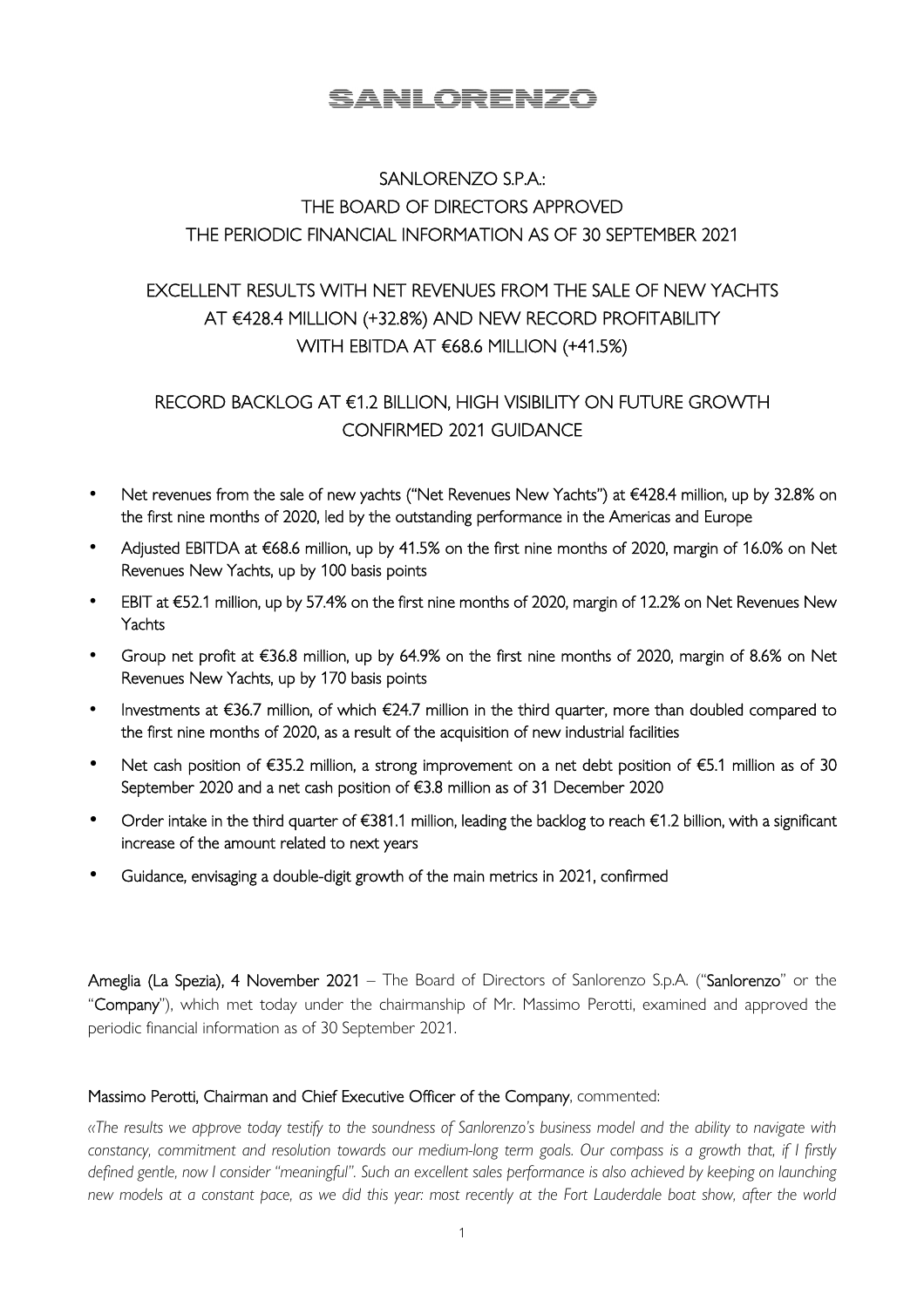*premieres in Cannes, we unveiled the new asymmetric model of Sanlorenzo family, SL106A, in addition to the American debut of the SL96A and BGX70. Following the international boat shows, we have orders amounting to €1.2 billion into the pipeline, with three new ranges already planned for 2022.* 

*Together with product results, we pay strong attention to economic performance and sustainability: the growth in EBITDA*  and in the main financial indicators achieved in the nine months of the year provides us a significant visibility on future *growth, confirming Sanlorenzo as luxury Maison in the yachting sector.»* 

## CONSOLIDATED NET REVENUES NEW YACHTS

Net Revenues New Yachts<sup>1</sup> in the first nine months of 2021 were equal to €428.4 million, of which €164.8 million generated in the third quarter, up by 32.8% compared to €322.6 million in the same period of 2020.

In a context of strong market acceleration, this performance is a result of both a rise in volumes due to the high collection of new orders and an increase in average selling prices, specifically for superyachts, made possible by the high-end positioning of the brand, with a product mix that has an increased incidence of larger yachts in all divisions.

### *Net Revenues New Yachts by division*

| (E'000)                  | Nine months ended 30 September |            |         |            | Change  |                              |  |
|--------------------------|--------------------------------|------------|---------|------------|---------|------------------------------|--|
|                          | 2021                           | % of total | 2020    | % of total |         | 2021 vs. 2020 2021 vs. 2020% |  |
| Yacht Division           | 263.328                        | 61.5%      | 202.577 | 62.8%      | 60.751  | $+30.0%$                     |  |
| Superyacht Division      | 133.241                        | 31.1%      | 99.825  | 30.9%      | 33.416  | $+33.5%$                     |  |
| <b>Bluegame Division</b> | 31.871                         | 7.4%       | 20.221  | 6.3%       | 11.650  | +57.6%                       |  |
| Net Revenues New Yachts  | 428,440                        | 100.0%     | 322,623 | 100.0%     | 105,817 | +32.8%                       |  |

The Yacht Division generated Net Revenues New Yachts of €263.3 million, accounting for 61.5% of the total, up by 30.0% on the first nine months of 2020. The excellent sales performance concerned all product ranges, and in particular the SX line (with the SX112 model introduced in 2020), the SD line (with the new SD118 model presented at the Cannes Yachting Festival) and the SL line (with the asymmetrical models).

The Superyacht Division generated Net Revenues New Yachts of €133.2 million, accounting for 31.1% of the total, up by 33.5% on the first nine months of 2020, driven by the Steel Line and the new X-Space Line, which was extremely well received even before its launch, expected in 2022.

The Bluegame Division generated Net Revenues New Yachts of €31.9 million, accounting for 7.4% of the total, up by 57.6% on the first nine months of 2020, thanks in particular to the results of the BGX line, with the introduction of the second model BGX60, launched in 2020, and the first sales of the new BG72 model, recently presented at the Cannes Yachting Festival.

### *Net Revenues New Yachts by geographical area*

| (E'000)                 | Nine months ended 30 September | Change     |         |            |         |                              |
|-------------------------|--------------------------------|------------|---------|------------|---------|------------------------------|
|                         | 2021                           | % of total | 2020    | % of total |         | 2021 vs. 2020 2021 vs. 2020% |
| Europe                  | 224.318                        | 52.3%      | 186.141 | 57.8%      | 38.177  | $+20.5%$                     |
| Americas                | 102.692                        | 24.0%      | 46.538  | 14.4%      | 56.154  | $+120.7%$                    |
| <b>APAC</b>             | 70.590                         | 16.5%      | 60.114  | 18.6%      | 10.476  | $+17.4%$                     |
| <b>MEA</b>              | 30.840                         | 7.2%       | 29.830  | 9.2%       | 1.010   | $+3.4%$                      |
| Net Revenues New Yachts | 428,440                        | 100.0%     | 322.623 | 100.0%     | 105.817 | +32.8%                       |

<sup>&</sup>lt;sup>1</sup> Net Revenues New Yachts are calculated as the algebraic sum of revenues from contracts with customers relating to new yachts net of commissions. In accordance with IFRS standards, the selling price of new yachts and therefore also the calculation of the related revenues includes the difference between the value contractually attributed to the pre-owned boats traded in and their relative fair value.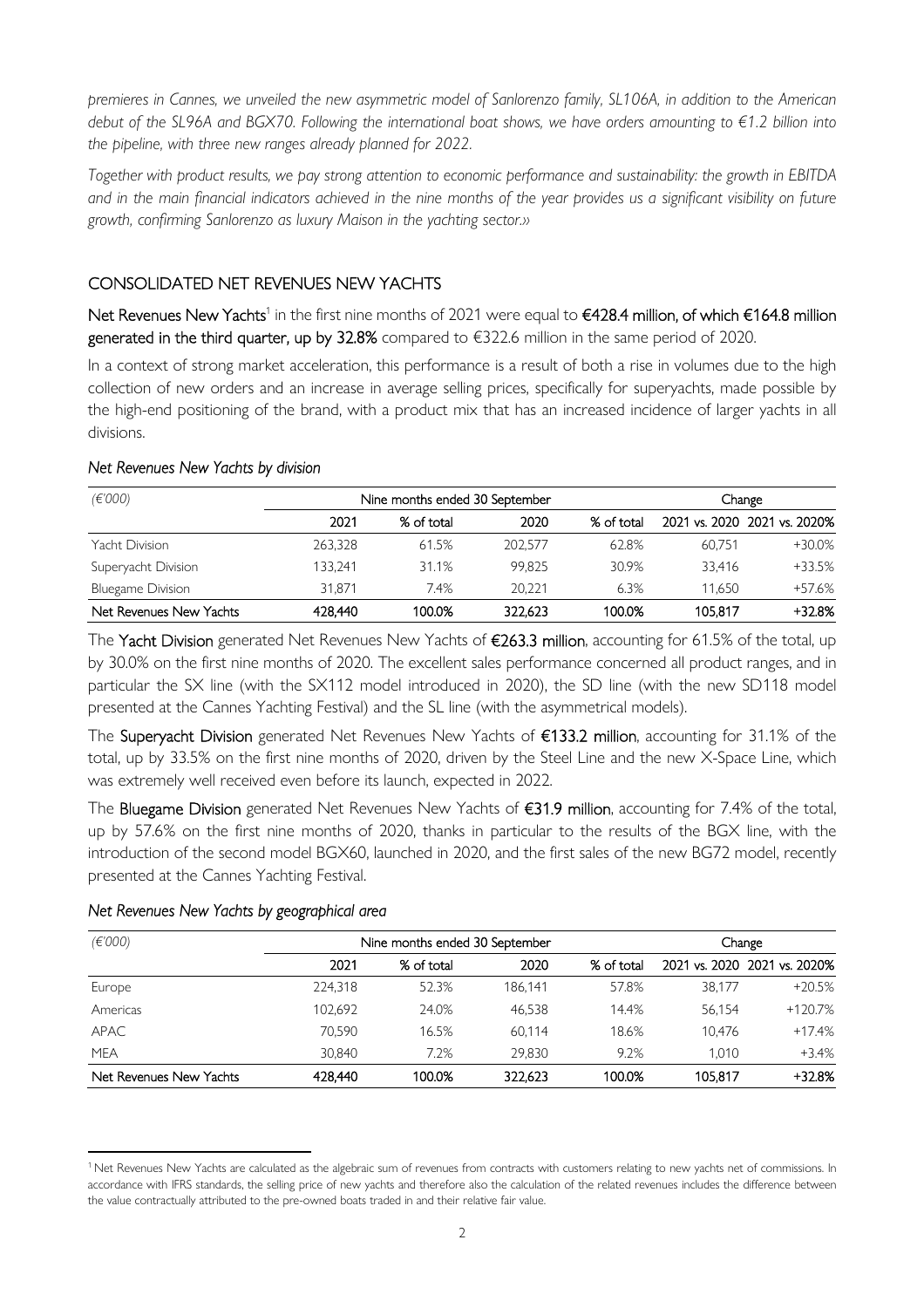Europe recorded Net Revenues New Yachts equal to €224.3 million (of which €44.2 million generated in Italy), accounting for 52.3% of the total, up by 20.5% on the first nine months of 2020.

The Americas recorded Net Revenues New Yachts equal to €102.7 million, accounting for 24.0% of the total, up by 120.7% on the first nine months of 2020, with excellent results in the United States.

The APAC area recorded Net Revenues New Yachts equal to €70.6 million, accounting for 16.5% of the total, up by 17.4% on the first nine months of 2020, driven by sales in Hong Kong.

The MEA area recorded Net Revenues New Yachts equal to  $€30.8$  million, accounting for 7.2% of the total, a slight increase compared to the first nine months of 2020.

## CONSOLIDATED OPERATING AND NET RESULTS

**Adjusted EBITDA**<sup>2</sup> was equal to **€68.6 million, up by 41.5%** compared to €48.5 million in the first nine months of 2020. The margin on Net Revenues New Yachts was equal to 16.0%, up by 100 basis points on the same period of 2020.

 $EBITDA<sup>3</sup>$ , including non-recurring components linked to the non-monetary costs of the 2020 Stock Option Plan and the expenses incurred for COVID-19, amounted to €67.9 million, up by 43.3% compared to €47.4 million in the first nine months of 2020.

The significant and constant increase in operating profits is related to the efficiencies generated by the optimisation of the new production capacity and the resultant greater absorption of fixed costs. Profitability also benefited from the shift in product mix towards larger yachts in all divisions and from the increase in average selling prices, which offset the increase in raw material costs.

EBIT was equal to €52.1 million, up by 57.4% compared to €33.1 million in the first nine months of 2020. The margin on Net Revenues New Yachts increased to 12.2% from 10.3% in 2020, in spite of an increase of 10.6% in depreciation, which stood at €15.8 million, as a result of the coming on stream of investments made to develop new products and to increase production capacity.

The pre-tax profit was equal to  $\epsilon$ 51.3 million, up by 62.5% compared to  $\epsilon$ 31.6 million in the first nine months of 2020.

Group net profit reached  $\epsilon$ 36.8 million, up by 64.9% compared to  $\epsilon$ 22.3 million in the first nine months of 2020. The margin on Net Revenues New Yachts was 8.6%, up by 170 basis points from 6.9% in 2020.

### CONSOLIDATED BALANCE SHEET AND FINANCIAL RESULTS

Net working capital as of 30 September 2021 was negative for €(7.7) million, down by €26.9 million compared to €19.3 million as of 31 December and down by €35.3 million compared to €27.6 million as of 30 September 2020.

Inventories were equal to €68.1 million, down by €14.1 million compared to €82.2 million as of 31 December 2020 and down by €25.0 million compared to €93.2 million as of 30 September 2020. Inventories of finished products were equal to €26.8 million and included pre-owned boats already sold at the end of the period to be delivered in subsequent months, for a value of €8.1 million.

The performance of net working capital is consistent with the business seasonality, also in view of the concentration of yacht deliveries in the summer months, and positively influenced by the increase in backlog.

Investments amounted to €36.7 million, of which €24.7 million made during the third quarter, more than doubled compared to €17.3 million in the first nine months of 2020, including €21.9 million intended to increase in

<sup>&</sup>lt;sup>2</sup> Adjusted EBITDA is calculated by adding amortisation/depreciation expenses to operating profit/loss adjusted for non-recurring items. Non-recurring items, mainly related to the non-monetary costs of the 2020 Stock Option Plan and the expenses incurred for COVID-19, were equal to €690 thousand and €1,098 thousand in the first nine months of 2021 and 2020, respectively.

<sup>&</sup>lt;sup>3</sup> EBITDA is calculated by adding amortisation/depreciation expenses to operating profit/loss.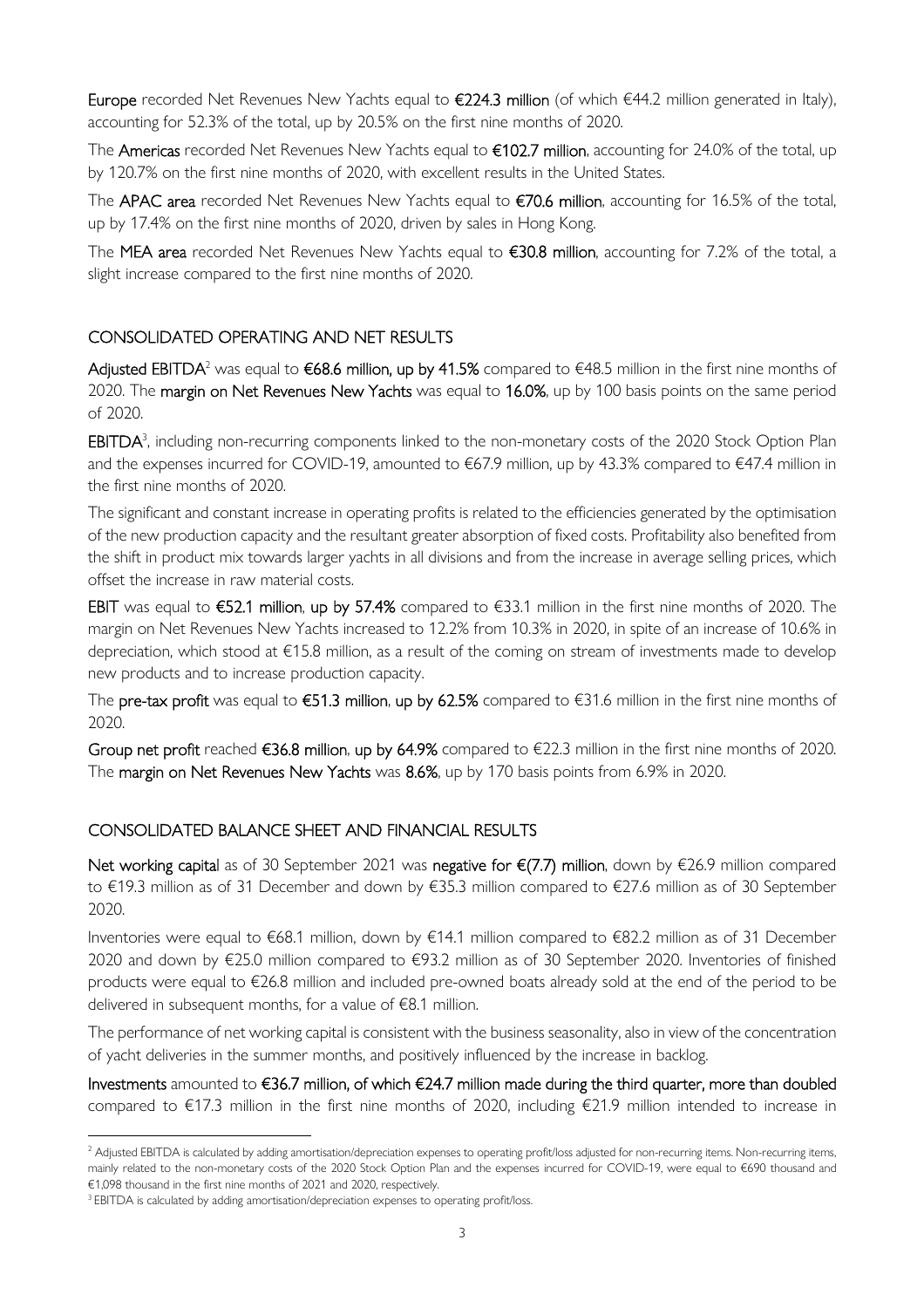production capacity and €10.6 million for product development. In particular, during the third quarter, three acquisitions of industrial facilities located next to the Company's shipyards of Viareggio, Massa and La Spezia were concluded, for a total consideration of €19.2 million (including transaction costs), which will result in a significant increase in production capacity to respond to an acceleration in sales.

Net financial position<sup>4</sup> was positive and equal to €35.2 million (€3.8 million net cash as of 31 December 2020 and €5.1 million net debt as of 30 September 2020), with an improvement of €40.2 million on the previous year, mainly thanks to the strong cash generation from operating activities, despite significant investments.

Cash as of 30 September 2021 was equal to €139.1 million (€94.4 million as of 31 December 2020 and €100.9 million as of 30 September 2020). As of 30 September 2021, total available liquidity amounted to €270.9 million, including unused bank credit lines equal to  $\epsilon$ 131.8 million<sup>5</sup>.

### BACKLOG

| (E'000)                   |                               | Backlog       |              |                   |
|---------------------------|-------------------------------|---------------|--------------|-------------------|
|                           | 31 December 2020 <sup>6</sup> | 31 March 2021 | 30 June 2021 | 30 September 2021 |
| Backlog                   | 408.761                       | 553.411       | 810.740      | 1,191,876         |
| Of which current year     | 305,072                       | 409.899       | 497.982      | 570,646           |
| Of which subsequent years | 103.689                       | 143.512       | 312.758      | 621,230           |

Group backlog<sup>7</sup> as of 30 September 2021 amounted to €1,191.9 million, up by 521.7 million compared to the figure as of 30 September 2020 (€670.2 million) and up by €783.1 million compared to the figure as of 31 December 2020 (€408.8 million). The order intake in the first nine months of 2021 was equal to €783.1 million, of which €381.1 million in the third quarter.

During the third quarter, the increase in the order portfolio was led by the extraordinary performance of the Superyacht Division and by the extremely positive feedback received following the three boat shows that were held in September (Cannes Yachting Festival, Genoa Boat Show and Monaco Yacht Show), which have seen the start of numerous commercial negotiations, partially already closed with the signing of sales contracts, regarding in particular the recently launched products (SL90 Asymmetric, SL120 Asymmetric, SD118 for the Yacht Division and BG72 for Bluegame) and the new X-Space range of the Superyacht Division which will be presented in 2022.

The amount of the gross backlog for the current year, equal to €570.6 million, covers the 2021 guidance related to Net Revenues New Yachts. The visibility on revenues of subsequent years is also significant and amounted to €621.2 million, fostered by an increased incidence of larger yachts in all divisions, with delivery dates until 2024. The backlog solidity is confirmed thanks to a coverage by final clients of about 91%.

<sup>4</sup> Pursuant to the Consob communication no. DEM/6064293/2006, the calculation was adjusted to reflect the updates in the ESMA document 32-382-1138 of 4 March 2021. These adjustments had no significant impact on the periods considered.

<sup>&</sup>lt;sup>5</sup> Not including lines of credit for reverse factoring and confirming.

<sup>&</sup>lt;sup>6</sup> Conventionally discharged from the amounts related to yachts delivered during the reference year.

 $7$ Backlog is calculated as the sum of the value of all orders and sales contracts signed with customers or brand representatives relating to yachts for delivery or delivered in the current financial year or for delivery in subsequent financial years. For each year, the value of the orders and contracts included in the backlog refers to the relative share of the residual value from 1 January of the financial year in question until the delivery date. The backlog relating to yachts delivered during the financial year is conventionally cleared on 31 December.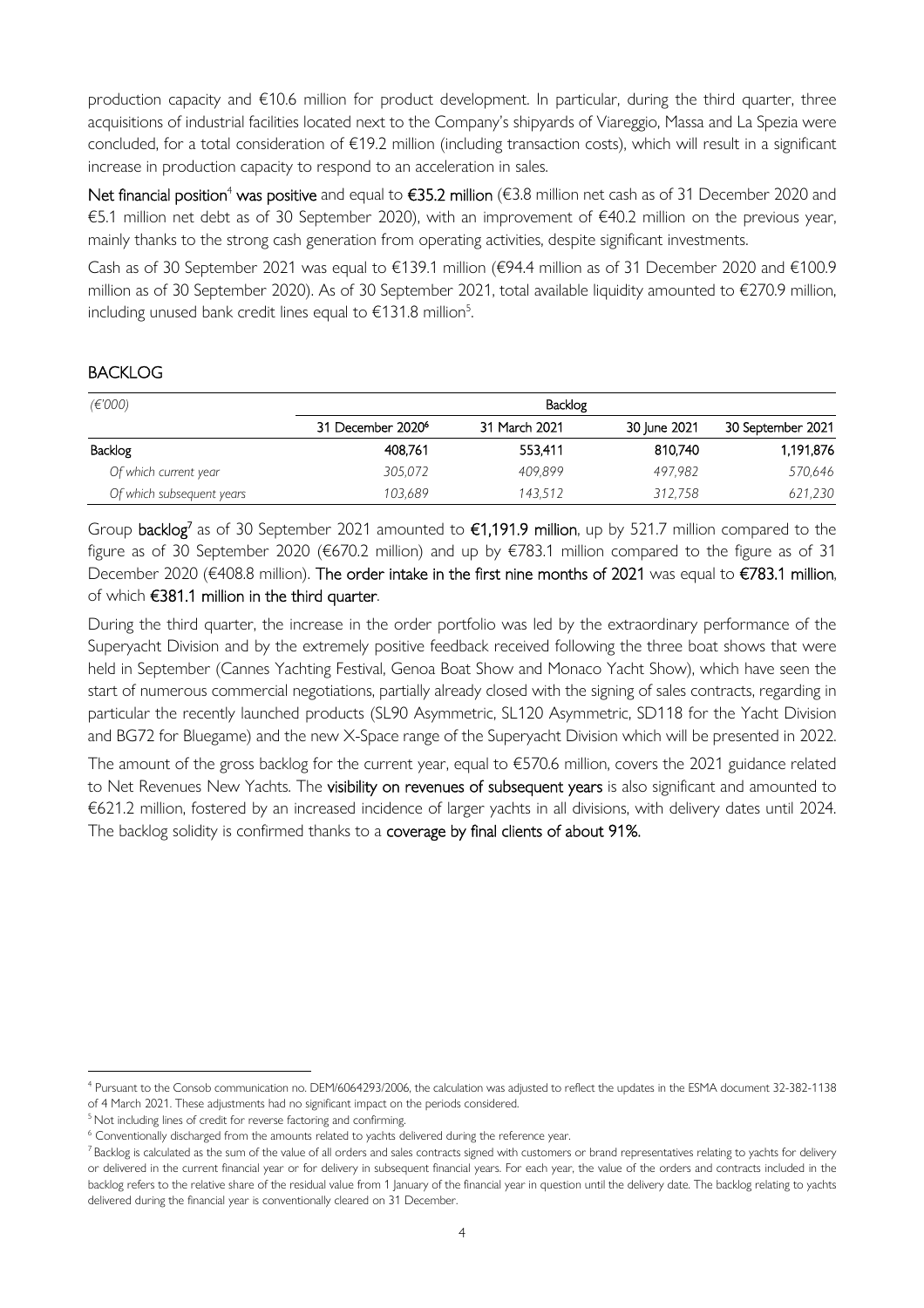### BUSINESS OUTLOOK AND GUIDANCE

The strong growth dynamics of the yachting sector are being consolidated over the months, fostered, in the luxury segment, by the expansion of potential customers belonging to the Ultra High Net Worth Individuals, which are constantly increasing in terms of both number and wealth, particularly in the United States and APAC.

In this context, Sanlorenzo continues to benefit from the unique characteristics of its business model: high-end positioning of the brand, yachts always at the forefront of innovation, rigorously made-to-measure with a sartorial approach for a club of selected customers, close liaison with art and design, distribution through a limited number of brand representatives, flexible cost structure.

The expected growth, partly already reflected in the backlog as of 30 September 2021, is fostered by a robust product pipeline, envisaging the launch in 2022 of three new ranges – SP ("Smart Performance"), X-Space and BGM (Bluegame Multi-hull) – with which Sanlorenzo tap into new market segments, characterized by novel functions and strongly inspired by sustainability criteria. These are the principles that also guide Research and Development, focused today in particular on diesel electric yachts and marine application of fuel cells, activity that will receive a strong acceleration thanks to the strategic agreement with Siemens Energy.

In parallel, the Group is enhancing the offer of the High-End Services Division, established in 2020, entirely focused on the proposal of a package of services, to which only Sanlorenzo clients will have access, including tailor-made leasing and financing, the first monobrand charter fleet (Sanlorenzo Charter Fleet), maintenance, refit and restyling services (Sanlorenzo Timeless) and crew training at the Sanlorenzo Academy.

The Group also continues to carry on the programme to constantly increase operating profit margins, fostered by the efficiencies generated by the optimisation of new production capacity, in further expansion thanks to the investments made in the third quarter, and the increase in the prices of new orders.

In light of all of the above, also by virtue of a backlog for the year 2021 equal to €570.6 million, the Company  $\epsilon$  confirms the guidance $^8$  for the current year which envisages a double-digit growth of the main metrics.

| $(\epsilon$ millions, unless indicated otherwise)        |       | Actual | Guidance          | Change guidance 2021     |
|----------------------------------------------------------|-------|--------|-------------------|--------------------------|
|                                                          | 2019  | 2020   | 2021              | (average) vs actual 2020 |
| Net Revenues New Yachts                                  | 455.9 | 457.7  | $565 - 575$       | $+25%$                   |
| Adjusted EBITDA                                          | 66.0  | 70.6   | $92 - 94$         | $+31%$                   |
| Adjusted EBITDA margin (in % of Net Revenues New Yachts) | 14.5% | 15.4%  | $16.2\% - 16.3\%$ | $+86$ bps                |
| Group net profit                                         | 27.0  | 34.5   | $47 - 48$         | $+36%$                   |
| Investments                                              | 51.4  | 30.8   | $45 - 47$         | +49%                     |
| Net financial position                                   | (9.1) | 3.8    | $20 - 22$         | $+17$                    |

\* \* \*

Today at 16:00 CEST the Sanlorenzo's management team will hold a conference call to present the results of the first nine months of 2021 to financial analysts and institutional investors. The conference call can be followed live at the following link:

https://us02web.zoom.us/j/82075211405?pwd=T0J6Q2kyc0VxSE1jSnpzZTF2RWVSUT09

The supporting documentation will be published in the "Investors/Events and presentations" section of the Company's website (www.sanlorenzoyacht.com) before the conference call.

 $^8$  In the absence of a significant impact of additional restrictions linked to the COVID-19 pandemic and excluding the effects of any extraordinary transaction.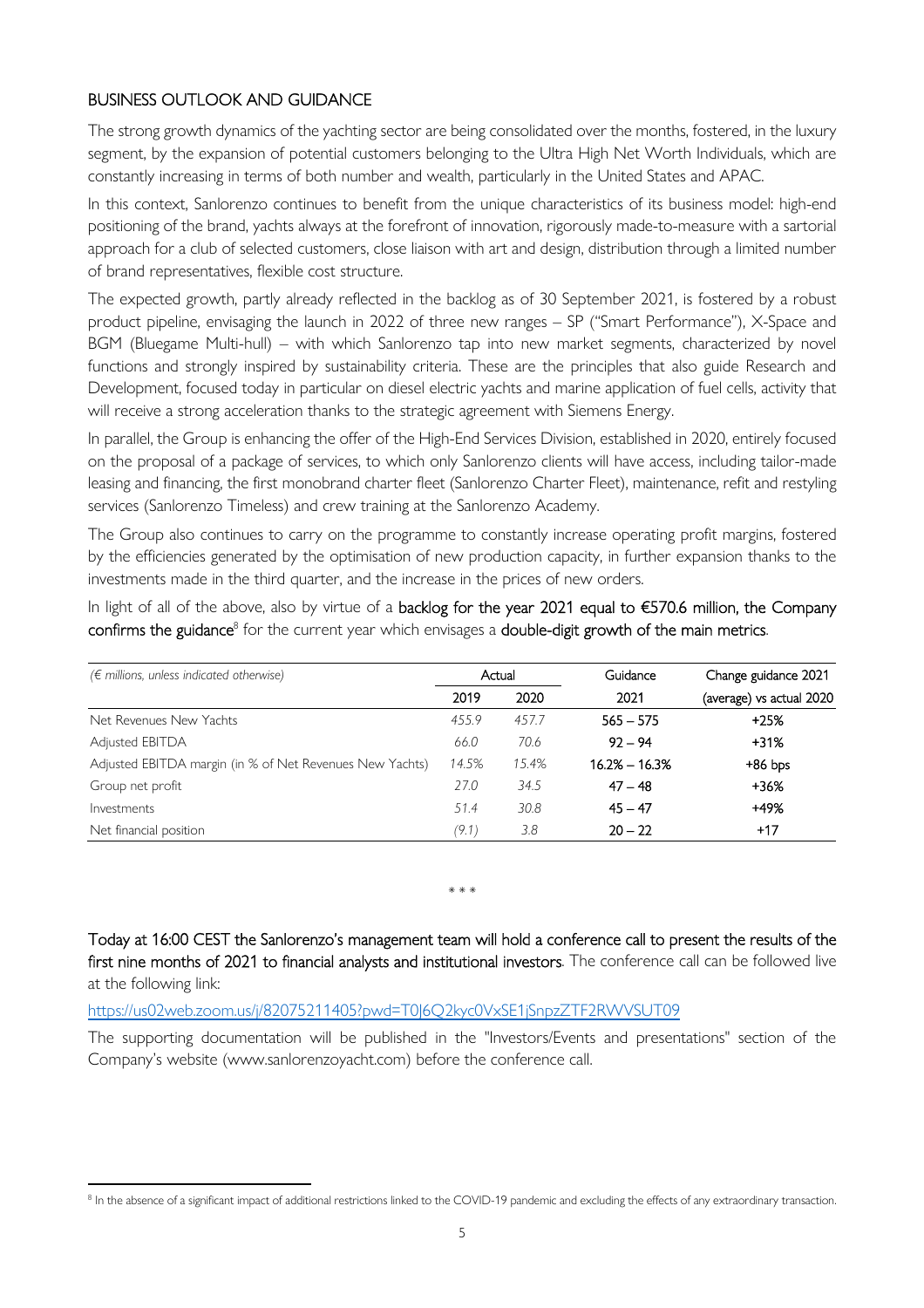The manager responsible for preparing the corporate accounts, Attilio Bruzzese, pursuant to article 154-bis, paragraph 2, of Legislative Decree no. 58 of 1998 ("Consolidated Finance Law - TUF") states that the information in this communication correspond to the records, ledgers and accounting entries.

This document includes forward-looking statements relating to future events and operational, economic and financial results of Sanlorenzo Group. These forecasts, by their nature, contain an element of risk and uncertainty, as they depend on the occurrence of future events and developments.

This document makes use of some alternative performance indicators. The represented indicators are not identified as accounting measurements in the context of IFRS standards and, therefore, must not be viewed as alternative measurements to those included in the financial statements. The management team believes that these indicators are a significant parameter for the assessment of the Group's economic and financial performance.

The Periodic Financial Information as of 30 September 2021 is not subject to audit.

\* \* \*

### Sanlorenzo S.p.A.

Sanlorenzo is a worldwide leader in terms of number of yachts over 30 metres long. It is the only player in luxury yachting to compete in different segments with a single brand, producing yachts and superyachts tailored to every boat owner, characterised by a distinctive and timeless design.

Sanlorenzo's production is broken down into three divisions:

- Yacht Division yachts in composite between 24 and 38 metres;
- Superyacht Division superyachts in aluminium and steel between 40 and 72 metres;
- Bluegame Division sport utility yachts between 13 and 23 metres.

Sanlorenzo's production is articulated over four production sites located in La Spezia, Ameglia (SP), Viareggio (LU) and Massa. The sites are strategically located near to each other, so allowing significant operational efficiencies. The Group employs around 500 people and cooperates with a network of 1,500 qualified craft enterprises. It can rely on an international distribution network and a widespread service network for customers all over the world. In 2020, the Group generated net revenues from the sale of new yachts of around €458 million, adjusted EBITDA of €71 million and a Group net profit of €35 million.

\* \* \*

www.sanlorenzoyacht.com

#### Investor Relations

Attilio Bruzzese Silvia Guidi Mob. +39 337 1187188 investor.relations@sanlorenzoyacht.com

### Investor Relations | Advisory

Mara Di Giorgio Mob. +39 335 7737417 mara@twin.services Simona D'Agostino Mob. +39 335 7729138 simona.dagostino@hear-ir.com

#### Media Relations

Chiara Bortolato Mob. +39 347 8533894 chiara@twin.services Tommaso Pesa Mob. +39 347 0735670 tommaso@twin.services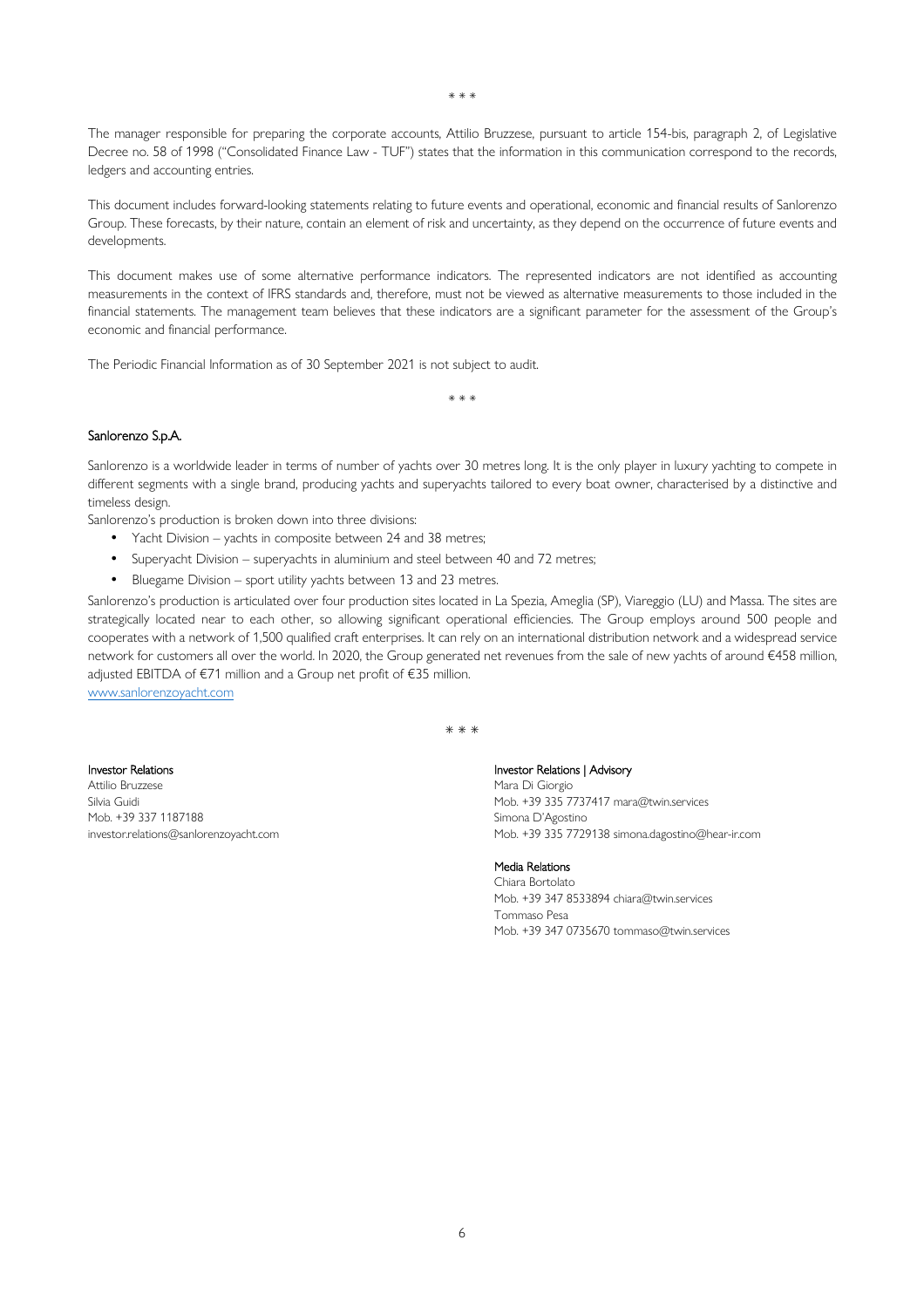# SANLORENZO GROUP

# RECLASSIFIED INCOME STATEMENT AS OF 30 SEPTEMBER2021

| (E'000)                                                        |            | Nine months ended 30 September |                                      |            | Change     |                              |  |
|----------------------------------------------------------------|------------|--------------------------------|--------------------------------------|------------|------------|------------------------------|--|
|                                                                | 2021       | % Net Revenues<br>New Yachts   | % Net Revenues<br>2020<br>New Yachts |            |            | 2021 vs. 2020 2021 vs. 2020% |  |
| Net Revenues New Yachts                                        | 428,440    | 100.0%                         | 322,623                              | 100.0%     | 105,817    | +32.8%                       |  |
| Net revenues from pre-owned                                    |            |                                |                                      |            |            |                              |  |
| boats, maintenance and other<br>services                       | 66,334     | 15.5%                          | 42,728                               | 13.2%      | 23,606     | $+55.2%$                     |  |
| Other income                                                   | 3,356      | 0.8%                           | 2,632                                | 0.8%       | 724        | $+27.5%$                     |  |
| Operating costs                                                | (429, 491) | $(100.3)\%$                    | (319, 462)                           | $(99.0)\%$ | (110, 029) | $+34.4%$                     |  |
| Adjusted EBITDA                                                | 68,639     | 16.0%                          | 48,521                               | 15.0%      | 20,118     | +41.5%                       |  |
| Non-recurring costs                                            | (690)      | $(0.1)$ %                      | (1,098)                              | $(0.3)$ %  | 408        | $-37.2%$                     |  |
| <b>EBITDA</b>                                                  | 67,949     | 15.9%                          | 47,423                               | 14.7%      | 20,526     | +43.3%                       |  |
| Depreciation and amortisation                                  | (15,826)   | $(3.7)$ %                      | (14,314)                             | (4.4)%     | (1, 512)   | $+10.6%$                     |  |
| EBIT                                                           | 52,123     | 12.2%                          | 33,109                               | 10.3%      | 19,014     | +57.4%                       |  |
| Net financial expense                                          | (822)      | $(0.2)$ %                      | (1,578)                              | $(0.5)$ %  | 756        | $-47.9%$                     |  |
| Adjustments to financial assets                                | (14)       |                                | 33                                   | 0.0%       | (47)       | $-142.4%$                    |  |
| Pre-tax profit                                                 | 51,287     | 12.0%                          | 31,564                               | 9.8%       | 19,723     | $+62.5%$                     |  |
| Income taxes                                                   | (14, 179)  | $(3.3)$ %                      | (9, 435)                             | $(2.9)$ %  | (4,744)    | $+50.3%$                     |  |
| Net profit                                                     | 37,108     | 8.7%                           | 22,129                               | 6.9%       | 14,979     | +67.7%                       |  |
| Net (profit)/loss attributable to<br>non-controlling interests | (296)      | $(0.1)$ %                      | 197                                  | 0.1%       | (493)      | $-250.3%$                    |  |
| Group net profit                                               | 36,812     | 8.6%                           | 22,326                               | 6.9%       | 14,486     | $+64.9%$                     |  |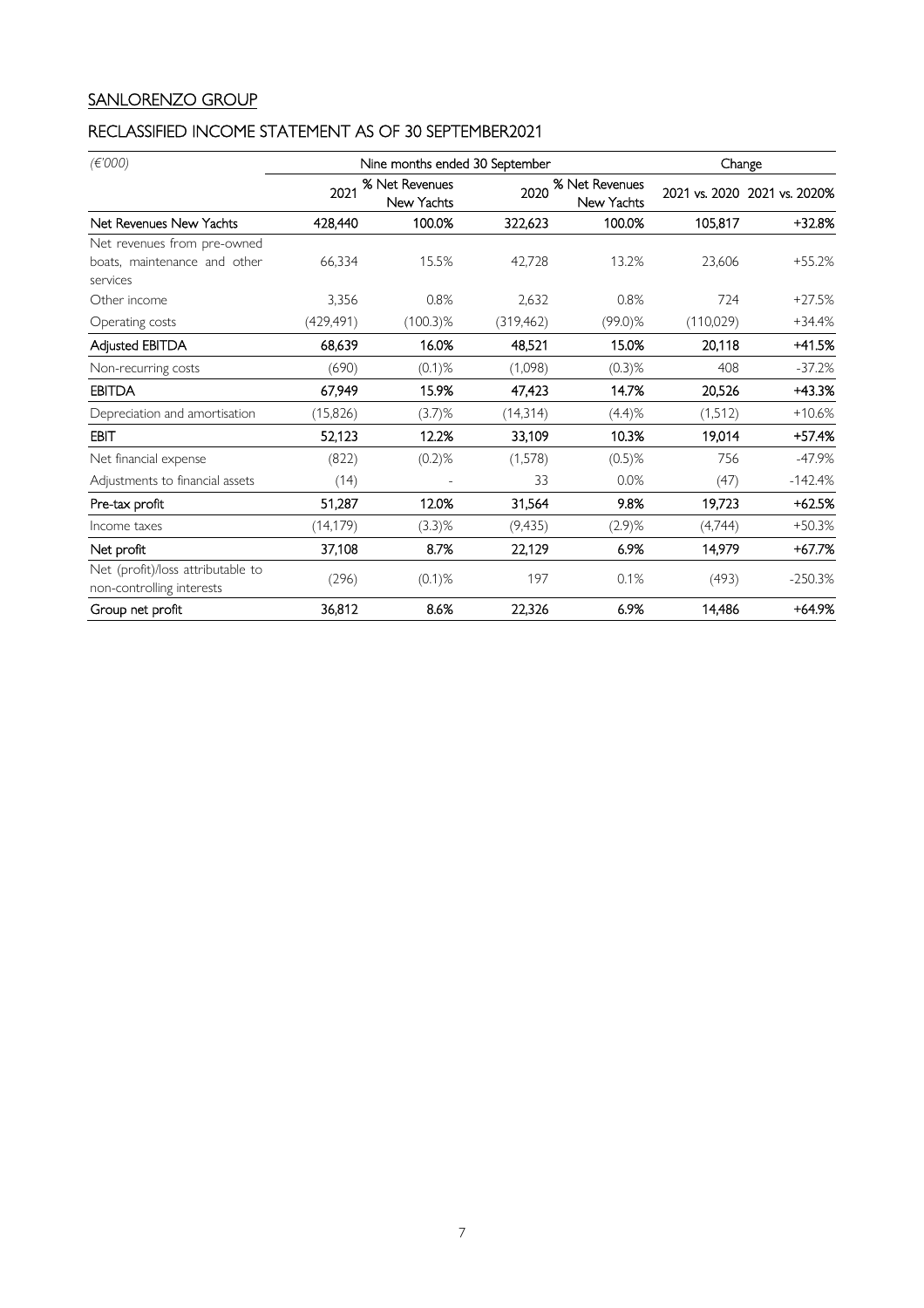# SANLORENZO GROUP

# RECLASSIFIED STATEMENT OF FINANCIAL POSITION AS OF 30 SEPTEMBER 2021

| (E'000)                                     | 30 September | 31 December | 30 September |                  | Change                                                           |  |
|---------------------------------------------|--------------|-------------|--------------|------------------|------------------------------------------------------------------|--|
|                                             | 2021         | 2020        | 2020         | 31 December 2020 | 30 September 2021 vs. 30 September 2021 vs.<br>30 September 2020 |  |
| <b>USES</b>                                 |              |             |              |                  |                                                                  |  |
| Goodwill                                    | 8,667        | 8,667       | 8,667        |                  |                                                                  |  |
| Intangible assets with a finite useful life | 41.916       | 36.434      | 34,898       | 5,482            | 7,018                                                            |  |
| Property, plant and equipment               | 131,430      | 112,491     | 106,100      | 18,939           | 25,330                                                           |  |
| Equity investments and non-current assets   | 422          | 412         | 409          | 10               | 13                                                               |  |
| Net deferred tax assets                     | 6,193        | 6,538       | 2,723        | (345)            | 3,470                                                            |  |
| Non-current employee benefits               | (1,262)      | (845)       | (908)        | (417)            | (354)                                                            |  |
| Non-current provision for risks and charges | (1,513)      | (1,389)     | (982)        | (124)            | (531)                                                            |  |
| Net fixed capital                           | 185,853      | 162,308     | 150,907      | 23,545           | 34,946                                                           |  |
| Inventories                                 | 68,108       | 82,214      | 93,151       | (14, 106)        | (25,043)                                                         |  |
| Trade receivables                           | 21,502       | 17,233      | 16,193       | 4,269            | 5,309                                                            |  |
| Contract assets                             | 104.106      | 112,938     | 104,018      | (8,832)          | 88                                                               |  |
| Trade payables                              | (107,630)    | (137, 238)  | (124, 449)   | 29,608           | 16,819                                                           |  |
| Contract liabilities                        | (90, 193)    | (46, 156)   | (59, 570)    | (44,037)         | (30,623)                                                         |  |
| Other current assets                        | 33,707       | 30,434      | 32,268       | 3,273            | 1,439                                                            |  |
| Current provisions for risks and charges    | (7, 336)     | (12,679)    | (8, 438)     | 5,343            | 1,102                                                            |  |
| Other current liabilities                   | (29, 946)    | (27, 492)   | (25, 584)    | (2,454)          | (4,362)                                                          |  |
| Net working capital                         | (7,682)      | 19,254      | 27,589       | (26,936)         | (35,271)                                                         |  |
| Net invested capital                        | 178,171      | 181,562     | 178,496      | (3, 391)         | (325)                                                            |  |
| <b>SOURCES</b>                              |              |             |              |                  |                                                                  |  |
| Equity                                      | 213,330      | 185,391     | 173,408      | 27,939           | 39,922                                                           |  |
| (Net financial position)                    | (35, 159)    | (3,829)     | 5,088        | (31, 330)        | (40, 247)                                                        |  |
| Total sources                               | 178,171      | 181,562     | 178,496      | (3,391)          | (325)                                                            |  |